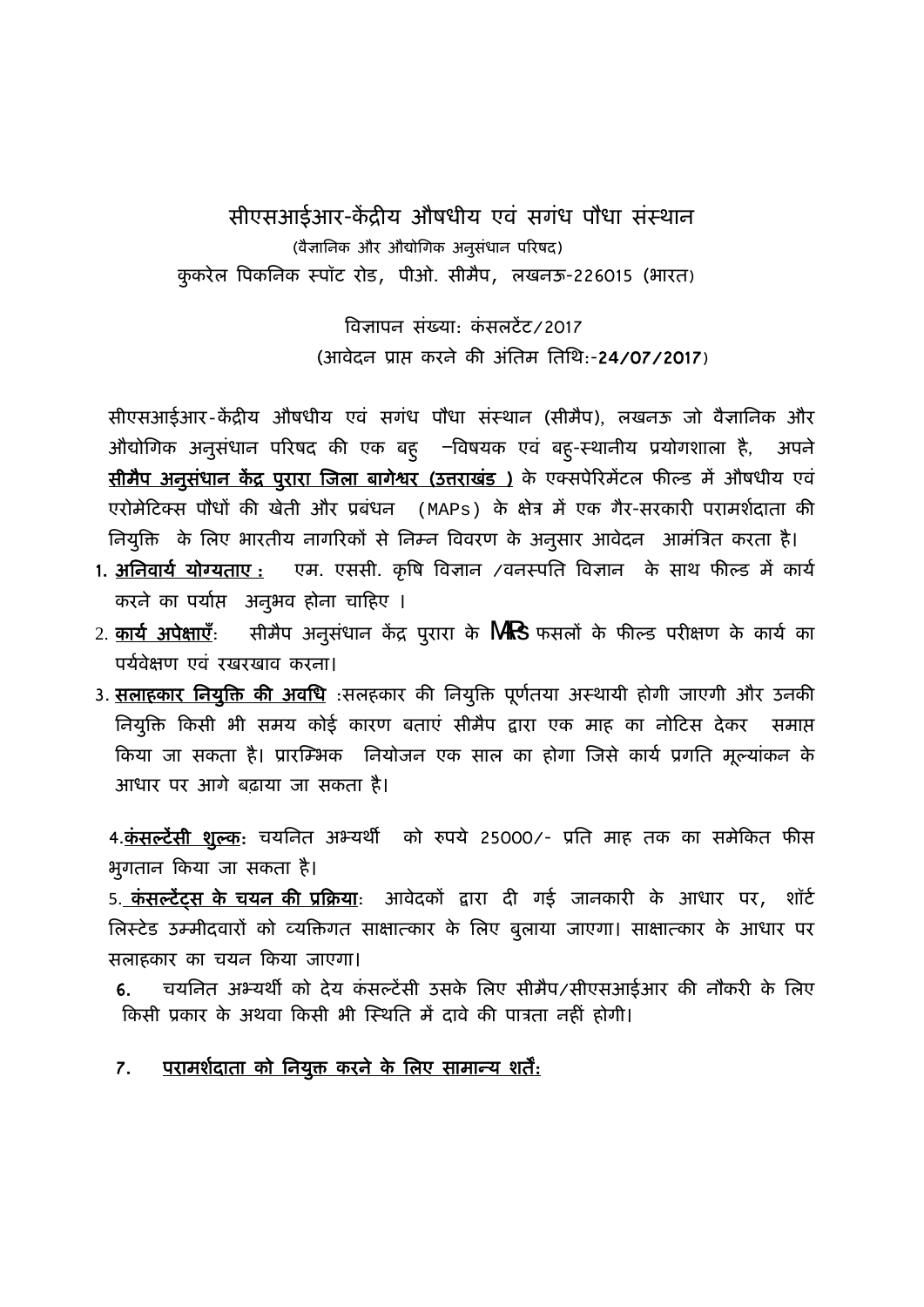(1) सलाहकार के रूप में किसी भी व्यक्ति का अधिकतम कार्यकाल परियोजना की अवधि से अिधक नहीं हो सकता हैं।

(2) परामर्शदाता को अस्थायी आधार पर नियुक्त किया जाएगा और नियुक्ति को एक महीने की नोिटस देकर िकसी भी समय,िबना कोई कारण बताए, समाप्त िकया जा सकता है।

(3) चयनित अभ्यर्थियों को संस्थान की आर. एण्ड डी. गतिविधियों की आवश्यकतानुसार समय समय पर सीमैप मुख्यालय, लखनऊ एवं उसके सभी संसाधन केन्द्रो पंतनगर/बंगालुरु/हैदराबाद/पुरारा अथवा देश में किसी भी स्थान पर कार्य करने हेतु तैयार रहना होगा।

**(4)** जहाँ भी िनधािरतर् कायर् के अपेिक्षत िशक्षण / क्षेऽ में अनुभव की अविध, पद के लिए निर्धारित न्यूनतम शैक्षिक योग्यता प्राप्त करने की तारीख से प्रभावी होगी।

**(**5) उम्मीदवार के योग्यता और अनुभव को िनधािरतर् करने के िलए आवेदन ूाप्त होने की अंतिम तिथि होगी।

**(6)** केवल अिनवायर् योग्यता एव ं अनुभव को पूरा करना ही अभ्यथीर् की साक्षात्कार के िलए पात्रता नहीं हैं, अभ्यर्थी के आवेदन की स्वीकृति/अस्वीकृति अथवा पात्रता सभी के संबंध में सीएसआईआर- सीमैप का निर्णय अंतिम होगा। इस संदर्भ में कोई पूछताछ स्वीकार्य नहीं होगा ।

(7) अधूरे भरे आवेदन-पत्र (जैसे अहस्ताक्षरित, बिना फोटोग्राफ / दस्तावेजों की प्रति), पर विचार नहीं किया जाएगा और उनका अभ्यर्थन निरस्त कर दिया जाएगा।

**(**8**)** िकसी भी रूप में कैनवािसगं और राजनीितक या अन्यथा ूभाव में लाने के िलए अयोग्यता माना जाएगा।

आवेदन( हालिया पासपोर्ट आकार की फोटो , शैक्षिक योग्यता प्रमाण पत्र, अनुभव प्रमाण पत्र आदि के प्रमाणित प्रतियां सहित) प्रशासन नियंत्रक, सीमैप, डाकघर- सीमैप, लखनऊ को भेजा जाना चािहए तािक 2**4**-07-2017 को 5.00 बजे तक पहुंच सकें। िनयत ितिथ के बाद ूाप्त आवेदन पाऽो पर िवचार नहीं िकया जाएगा।

# अंतिरम पछताछ ू ध्यान नहीं िदया जाएगा

िवःततृ िवज्ञापन: **www.cimap.res.in.** पर उपलब्ध है।

प्रशासन नियंत्रक  सीएसआईआर- सीमपै लखनऊ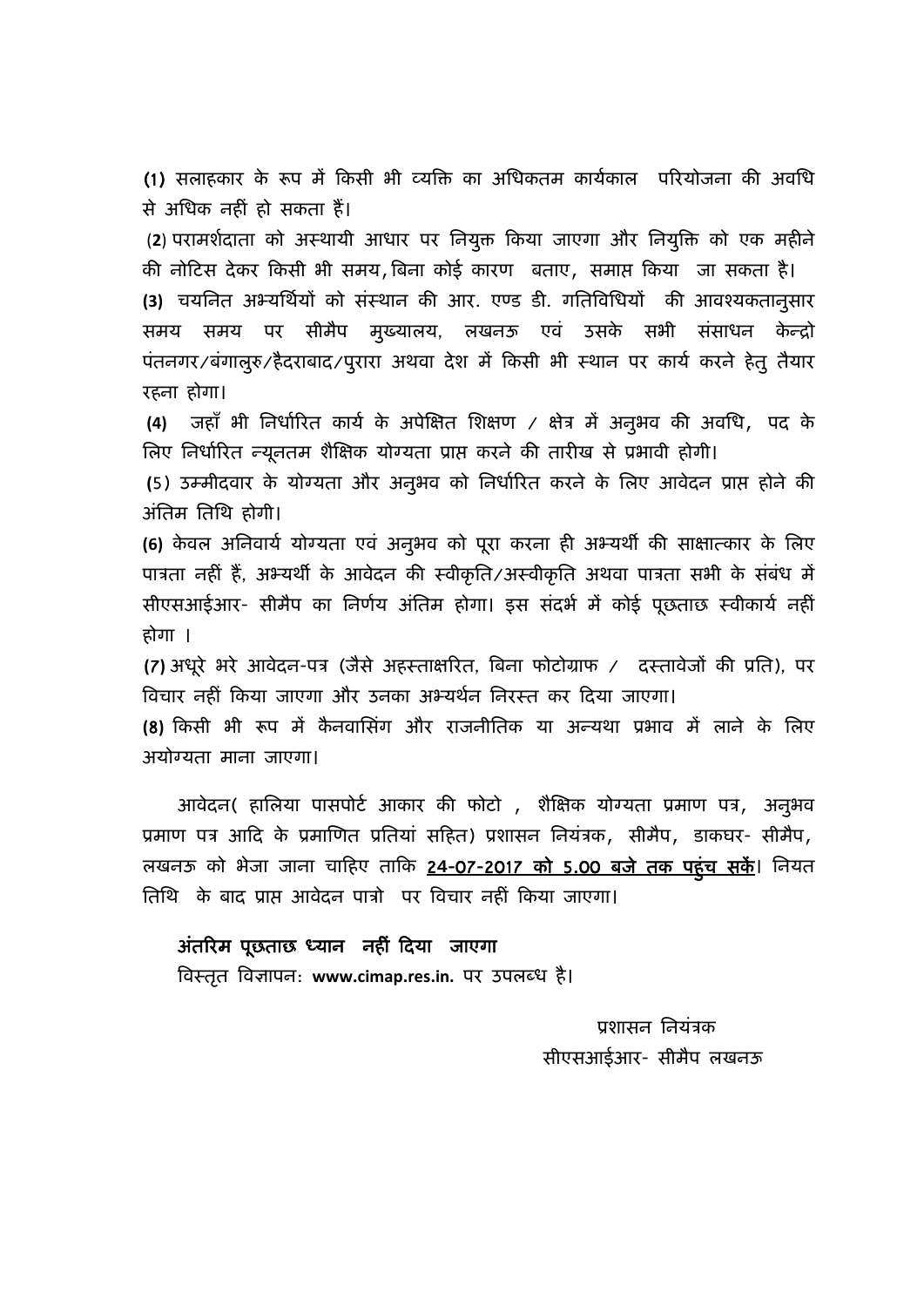### **CSIR‐CENTRAL INSTITUTE OF MEDICINAL AND AROMATIC PLANTS**

(Council of Scientific and Industrial Research) Kukrail Picnic Spot Road, P.O. CIMAP, Lucknow‐226015 (INDIA)

## **Advt. No. Consultant/2017 (Last date for receipt of applications is ‐**24/07**/**2017 **)**

CSIR‐Central Institute of Medicinal and Aromatic Plants (CSIR‐CIMAP), a multidisciplinary multilocational research laboratory of Council of Scientific and Industrial Research (CSIR) invites applications from Indian Nationals for engagement as non-official Consultant in the area of Medicinal and Aromatics Plants cultivation and management of MAPs in experimental farm located at Purara, Bageshwar (Uttrakhand) with the following job description and educational qualification:‐

**1. (a) Essential Qualification:** M.Sc. in Agriculture/Botany with sufficient working experience in the field.

### **2. Job Requirements:**

Supervision and maintenance of field experiment work on MAPs crop at CSIR‐CIMAP, RC, Purara.

- 2. **Period of engagement of Consultant:** Consultant will be appointed on temporary basis and the appointment may be cancelled, at any time by CIMAP/CSIR, without assigning any reason whatsoever by giving one month notice. Initial appointment will be for One year and may be renewed on the basis of performance evaluation.
- 3. **Consultancy fee:** Selected candidate will be paid a consolidated fee upto Rs. 25,000/per month.
- 5. **Procedure for selection of Consultants:** On the basis of the information furnished by the applicants, shortlisted candidates would be called for personal interview**.** The Consultant will be selected on the basis of interview.

## 6. **The Consultancy will not entitle the concerned person to any claim of Government service and/ or CSIR service, in any manner**

## **7. General conditions for engaging Consultant:**

**(1)** Maximum continuous engagement of a person as Consultant will be co‐terminus with the Projcet.

(**2**) Consultant will be appointed on temporary basis and the appointment may be cancelled, at